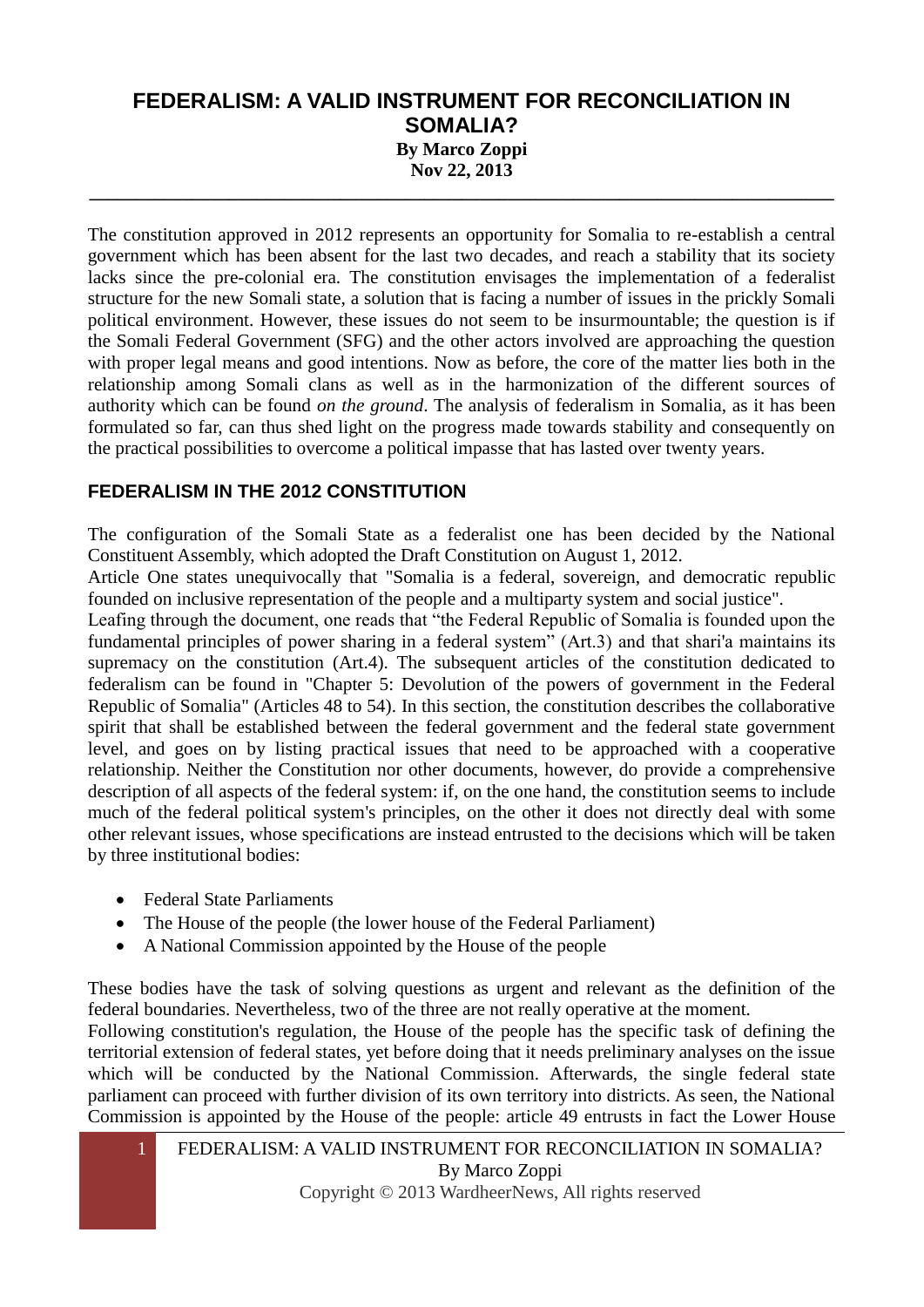with the duty of defining:

- responsibilities and powers of the National Commission;
- parameters and conditions that shall be used for the establishment of the federal Member States;
- the number of the commissioners, requirements for the appointment and terms of office.

We can extract two principles here. Firstly, the House of the people has a substantial power over the National Commission it shall establish. The National Commission in fact will carry out a preliminary research that anyway depends on specific parameters and conditions expressed by the Lower house, with no real spaces for autonomous moves. It is important that the Lower House enjoys popular legitimacy all the way through in order for the National Commission, and for the boundaries which commissioners will trace, to obtain legitimacy too.

Secondly, a well-defined hierarchical structure does emerge in this section of the constitution, yet it leaves itself vulnerable to a multilevel political power bargaining, as every level maintains, proportionally, a margin of negotiation and influence on the final boundary organisation: a potential minefield of political conflict, overlapping interests and procrastination.

As for now, the National Commission remains moreover a completely vague body and a source of dangerous speculative thinking. Given the consolidated inter-clan dynamic in Somalia, it is reasonable to expect that the future members of the National Commission, nominated by the Lower house, will be immediately identified in reason of their clan affiliation. Especially if Somalia's clan consistency will be proportionally represented in the final composition of the National Commission, one could wrap up that the traditional society is still holding the reins of political dynamics: this is a dangerous outcome, I will explain later.

Hence, the activities as well as the choices of Commissioners, will be carefully inspected by the Somali population, in pursuance of any sign of hostility or favouritism towards one clan or the other. In other words, there is a high risk of exploitation and politicisation of the National Commission's work, in order to discredit or even undermine the re-conciliatory attempt, when the result is not favourable for everyone.

Similarly, the distribution of resources among Somalia's future states can't be understood as definitive, from what one reads in the constitution. The text underlines how resources allocation and use shall be decided fairly and with equity (Articles 43 and 50), and establishes also areas which are prerogatives ("responsibilities") of the sole federal government: foreign affairs; national defence; citizenship and immigration; monetary policy. In the absence of other federal laws, the constitution as it is controls but does not check, wish for but does not provide a system of for the guaranteeing of a fair distribution of resources. An issue that has been of a paramount importance in determining previous decades of Somali history, seems now to be underestimated.

## **FEDERALISM AND TRADITION**

Some observations made in the last paragraph pave the way for considerations on the strength of the traditional dynamics in Somalia: a proper analysis of the Somali federalism must in fact take into account both the constitutional architecture as well as the informal distribution of power (or extrainstitutional).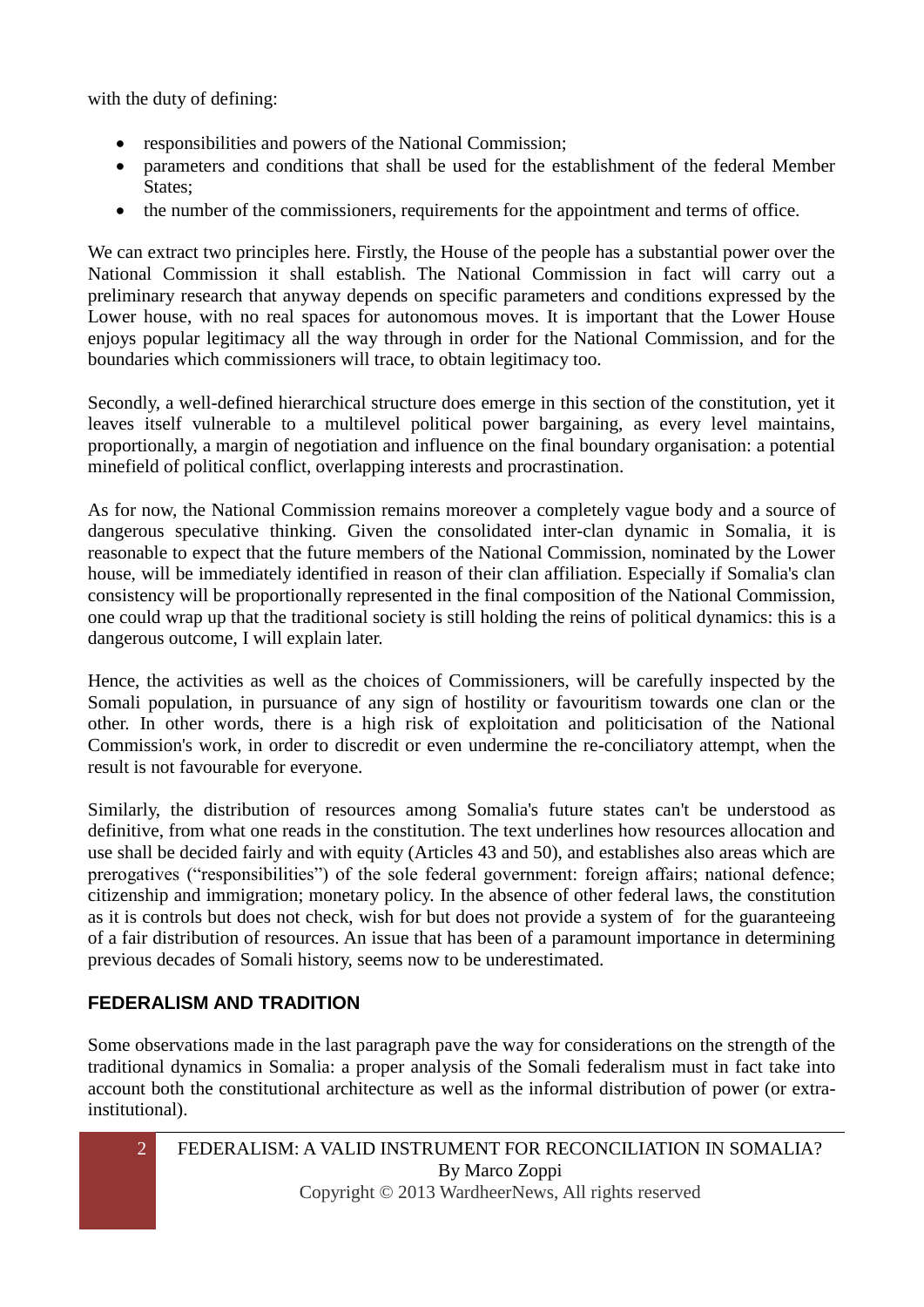Traditional power in Somalia is expressed essentially in the politics of the clans, under the tenets of the tradition known as the "*xeer*" (it translates roughly as *treaty*, *contract*<sup>1</sup>). For its incidence in human dynamics, the *xeer* is considered the very essence of the Somali community; its social contract<sup>2</sup>. In the past, the regime of Siad Barre (1969-1991) moved towards the direction of abolishing *xeer* and tried to suppress it from Somali daily life<sup>3</sup>. Today, so much for the dictator, the *xeer* has managed to even gain a role of prominence in the jurisdiction of Puntland<sup>4</sup>.Clan affiliation is determined by the male lineage, and it conveys an identity value which goes beyond that deriving from religion or any other ideology: clan in Somalia takes precedence over everything. Not surprisingly, Somali society is thus structured on the fragmentation of groups, in which the distance of genealogies, rather than the geographical location, defines relations among groups. Thus, we shall not presume that clans living in the same region automatically hold stable relations to each other. Clans are likely to retain their blood affiliation even in a federal context.

It is clear that the coexistence of different sources of authority (government; traditional councils) and sources of law (*xeer*; *shari'a*; civil law) lead to the question of how federalism, developed on the basis of Western models, can interact with customary laws, considering that the latter has nothing to do with the Western legal and administrative philosophical tradition. Some elements of risk in the relationship between federalism and traditional power can be thus highlighted. Article 50 affirms that:

"[*Legislative*] Power is given to the level of government where it is likely to be most effectively exercised"

In the same article, it is also said that "the resolution of disputes through dialogue and reconciliation" is to be included among principles of federalism.

In the absence of specifications, it is not clear if traditional councils can play a role: if not in all federal states, at least within those which include large rural areas, namely where *xeer* is more effective in administering territory and people. Alternatively, there is a need to put in place a division of legislative powers or a kind of principle of subsidiarity, at least in matters in which traditional laws cannot effectively intervene; or, again, in order to standardize rules of a specific subject at the national level. Here, I can touch on the draft interim charter of Jubaland state to understand the kind of role that tradition will cover in Somalia's future states: Article 32 ("The council of traditional elders of Jubaland") affirms that:

"1.The Council of traditional elders of the state Government Jubaland shall constitute 30 traditional elders representing the resident clans or such other number agreed on by the cabinet 2.Their role shall be to advise the government on:

a) religious and cultural affairs

b) arbitration of communal disputes.

3.The Members of the Council of traditional elders shall be recognized elders of the clans inhabiting Jubaland"

A second risk is the establishment of a *federalism of the clan*, rather than a regional one: a "tribalization" of Somalia on federal basis, the translation of the clan's rivalries at the regional level and the shadow of a conflict reiteration. The current distribution of the clan already lends itself to a phenomenon of this kind, particularly with the presence of Hawiye in Mogadishu, Dir and Isaq in the North, the Digil-Rahanwiin in the southern part and Darod both the centre and to the south. One then just need to have a look at the clan land distribution to realize how Somalia's future map may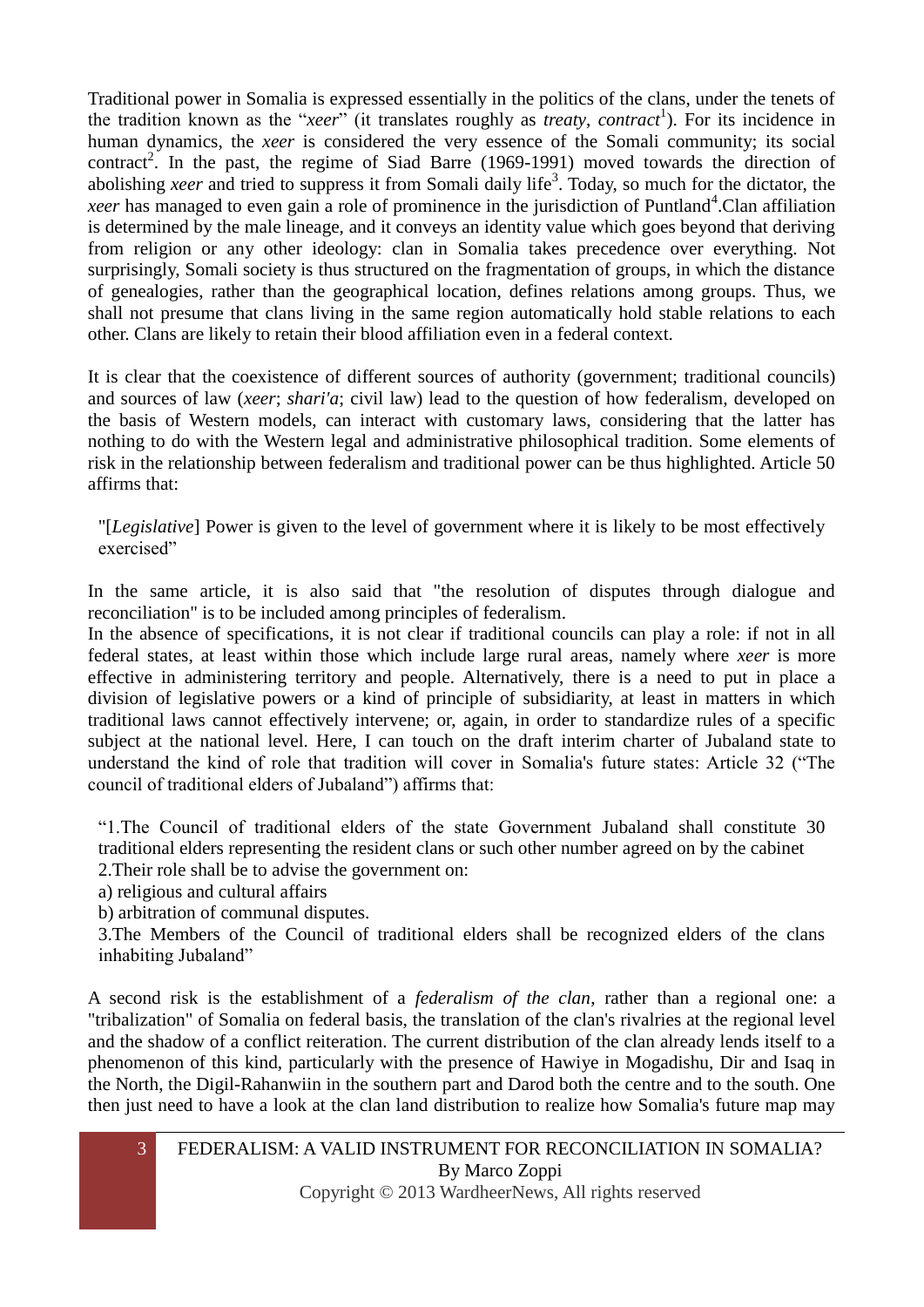look like. Why should the federalism of the clan make its way in Somalia? Because there is need to restore public confidence, and address the painful past, where atrocities have been committed in the name of the clan or, even worse, in the name of the state. Somalia, in the form of institutions or local communities, has not really undertaken these fundamental processes so far, while there is a generalised sense of national identity which could help to achieve their realisation.

The third element of analysis here highly depends on the previous ones. Elders councils are entrusted with the resolution of disputes among clans. After the collapse of the government, there was a great increase in target executions. The inability to pay the *diyah* (compensation) has led in point to a degeneration towards the logic of "an eye for an eye"<sup>5</sup>, bypassing both elders and *xeer*. Thence, peacebuilding in Somalia found its pillar in the clan's dispute settlement. The payment of *diyah* and the application of *xeer* discourage the use of other punishments, and these instruments moreover regulate the access to land and resources: for many Somalis the real reason of the state's fall in the bloody civil war<sup>6</sup>. What (legal) destiny for the diyah?

Finally, it shouldn't be forgotten that the state has been strongly perceived by Somalis to be an entity imposed from the outside. According to Menkhaus<sup>7</sup>, the state was seen as "an instrument of accumulation and domination, enriching and empowering those who control it and exploiting and oppressing the rest". Such a view is the result of 40 years of clan politics, in which Somalia has seen a short and fragile democratic period (1960-69), the subsequent dictatorship of Siad Barre (1969-91) and the chaos of the civil war (1991-). Years in which clan affiliation was deformed into clientelism while the distorted use of the European institutions forming the Somali state paved the way for the dictatorship. The state as contested post-colonial discourse is still a valid, captivating argument for many.

# **THE ROLE OF THE OTHER POLITICAL ACTORS**

If traditional power introduces some difficulties in the implementation of federalism, the role of other Somali political actors in the transition from conflict to a peaceful coexistence is in many ways yet to be fully discovered. Many actors have not emerged yet, and new claims for the formation of federal states may become reality in next months. I will deal here with the territorial entities existing in current Somalia.

Puntland wishes to be part of a federation: in this sense, it has declared itself autonomous, not independent. Puntland has played a decisive role in assisting Somalia towards the new constitution, hosting two conferences in its capital and supporting the entire Road Map which put an end to the Transitional Federal Government. In virtue of its efforts, Puntland government has stressed several times the features that a federal Somalia shall have: in February 2012, for example, the President of Puntland Farole has said<sup>8</sup>:

"*The type of federalism we would like to see for Somalia is a system where power and resources is divided between the states and the federal level. Gone are the days when power and resources was unfairly concentrated in a single city-state*"

In a way, Puntland poses a direct challenge to the federal government: after twenty years of chaos and inconclusive attempts towards the national reconciliation, the root node for Mogadishu is the recovery of Puntland's confidence and trust, that can be regained showing signs of stability and institutional commitment. Conditions not fully met presently by the federal government.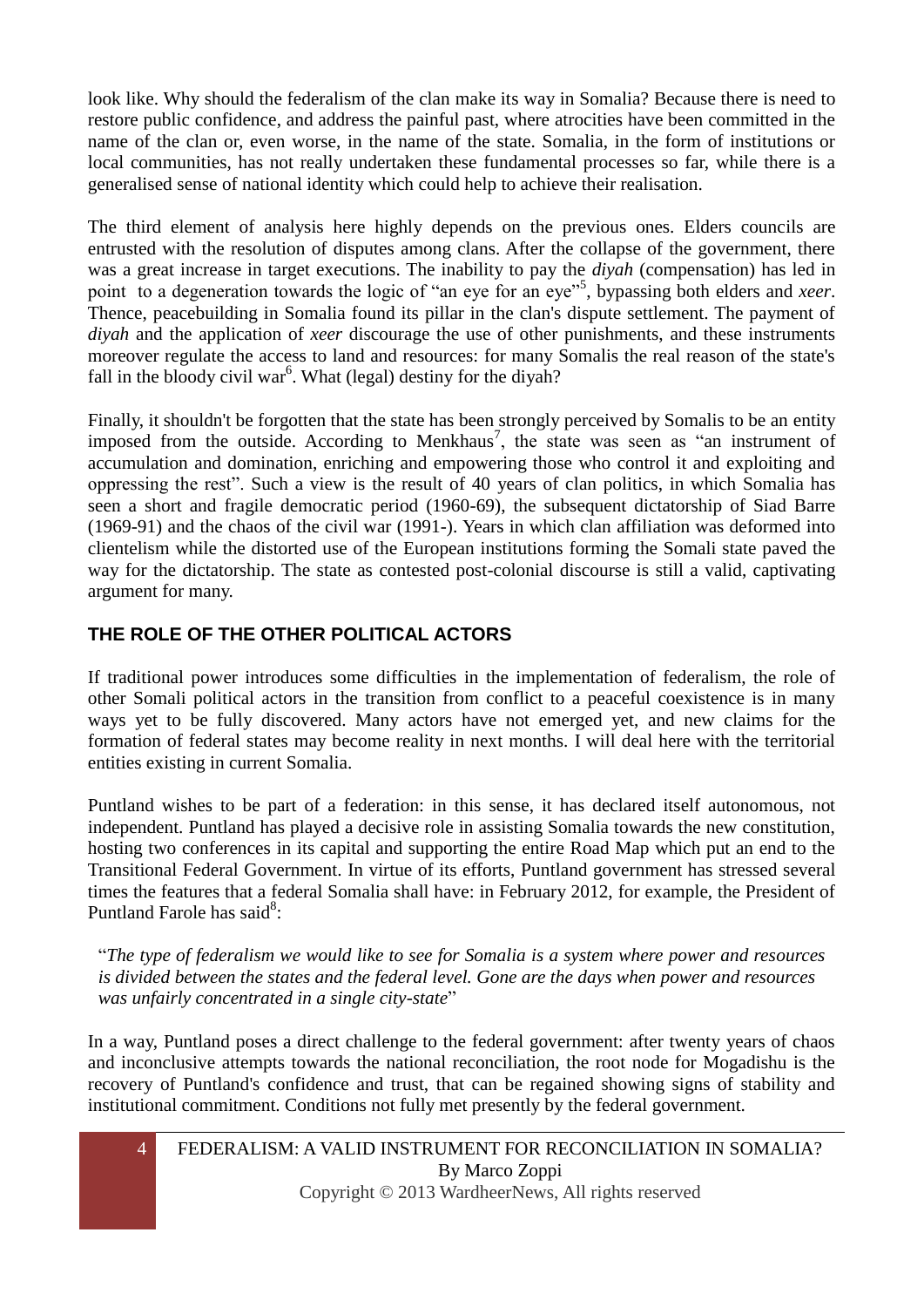A similar discourse stands for the Galmudug state, one of the most concrete other instances of regional entity, which considers itself a federal division within a larger federal republic of Somalia, recalling the 2004 Transitional Federal Charter (TFG).

Jubaland, in Southern Somalia, is now a federal state. It has been established with the merging of Lower, Middle Juba and Gedo regions, namely following the provision of Article 46 of the 2012 constitution:

"Based on a voluntary decision, two or more regions may merge to form a Federal Member State"

Jubaland has approved a draft charter in March 2013 recognizing the Somali Federal Government and envisaging the Jubaland State government's responsibility to "participate in the creation of a Federal Somali Government founded on unity, co-operation and power sharing" as well as to encourage "unity of the people of Jubaland and the larger Somalia" (Article 4). However, it is important to note that the charter drafts the borders of Jubaland, without the work of the National Commission and the approval of the Lower House of the Somali Parliament, as required in the constitution. On the other hand, local elites found frustrating the slow pace of the political initiative in Mogadishu, and they decided to accelerate the process. At one point, this legal anomaly could be a matter of discussion with the Somali Federal Government. To say the least, it is not a sound precedent for future developments of federalism in Somalia. In fact, until now Mogadishu has rather dampened enthusiasm<sup>9</sup>: since the first steps towards the formation of the federal state of Jubaland, at the central government level it was noted that the neo-state would have "deprived" the federal government of the port of Kisimayo, one of the most important strategic and economic centres of the long Somali coast: in the light of the uncertain definition of federalism, the loss of Kisimayo sounded like a mortgage on the future. Mogadishu has substantially failed to negotiate a consensus in the Jubaland affair; the federal leadership has definitely failed the test and signs are out there that federalism, as conceived now, is not universally accepted as governmental arrangement among the Somalis. President Hasan and Prime Minister Shirdon did not appreciate Jubaland's initiative, to the point that the latter has declared "unconstitutional"<sup>10</sup> the convention of delegates who met to craft the state, since the federal government was not involved to the desired extent. Still, Jubaland counts on the informal support of IGAD and of neighbouring Ethiopia and Kenya (which would welcome the formation of a buffer state as a defence against criminal organisations based in Somalia). A further element of potential destabilisation to be kept in mind.

And lastly the self-declared independent Somaliland: the prospects for its reintegration in the Somali state remain bleak at the moment. Somaliland did not even participate in the Second London Conference on Somalia (7th May 2013), marking its destiny to be other than Somalia's one. However, authorities of Somaliland met with the central government in Ankara on 13 April 2013, preferring this venue to a stage arousing such an international interest as London. A continuation of the talks took place in Istanbul on 7 July, and Turkey has privately met leaders of the two parts in the following months. President Hasan Sheilh Mahmud has presented his stand on the issue, when he has encouraged the leaders of Somaliland to "swallow their ambition for independent nationhood<sup>11</sup>", a sort of speech that counterparts in Somaliland did not appreciate, since it was perceived to be a menace to the commitment of continuing the dialogue which both sides agreed on in Ankara. Worthy of mention here, some<sup>12</sup> have perceived the "Turkish meetings" to be clan-based, to have falsely claimed to represent all Somalis, and have blamed Ankara for offering them a stage.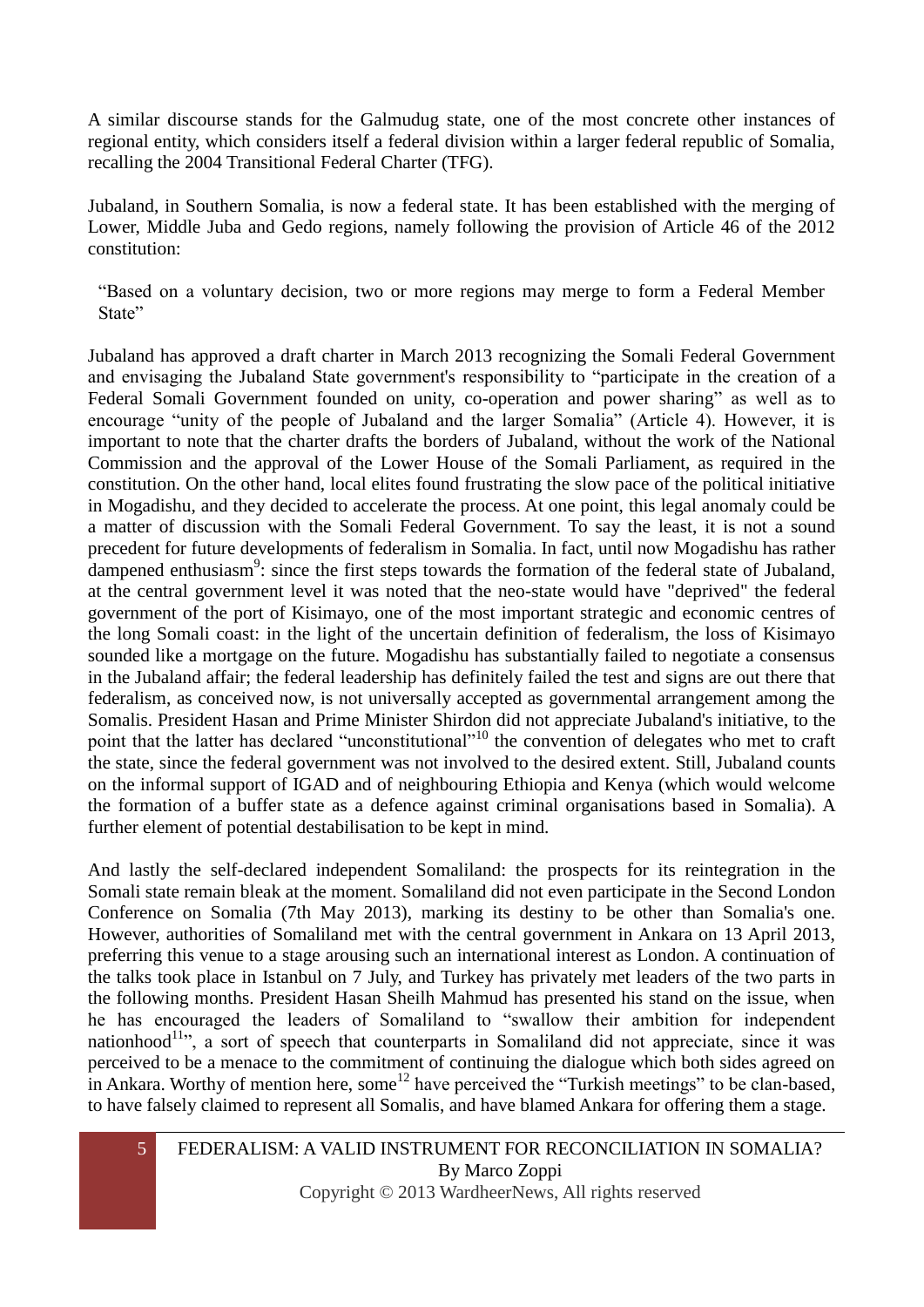### **CONCLUSIONS**

In conclusion, federalism shall accomplish the task of preserving national unity through the distribution of powers and sovereignty between the central state and the autonomous territorial entities operating within it. It shall ensure the peaceful coexistence of peoples, while recognizing their diversity. In Somalia, we start from a paradox: these differences are minimal. Although victims of the social construction of the infamous ethnic paradigm (indeed a common condition to the Africa countries that have experienced colonialism and the divide and rule strategy), Somalis anyway perceive themselves and are perceived as a homogeneous group<sup>13</sup>. An enviable position, in the light of the ethnic problems that occur in several neighbouring countries. Since Somalia is ethnically compact, the social differentiation has its pivot in the politicization of genealogical affiliation and on the distribution of wealth, which both respond to the logic of the clan. Somali society does not suffer from an ethnic differentiation, but it is nevertheless lost on patrimonialism and corruption, vehicles of stability disintegration.

Federalism, in theory, is a valid instrument to reproduce at the institutional level the tradition clan fragmentation of society. The duo institution-tradition at this stage would find its perfect realisation in a decentralised structure which does preserve local powers, yet fostering the national identity. Federalism is seen as ensuring that every state will have an equal part of the national wealth, and that peripheral areas will not suffer the distance from the capital city, resulting in a loss of political power and resources allocation. It takes to break away from the Mogadishu-based system, since in the memories of many Somalis it has brought destruction and state collapse. The federal government has then little choice to validate this view: it must request federal states a honest commitment to federalism and has to ensure on its side "a fair distribution of resources" (Article 50). The government must also find the right balance between Western political institutions and the enormous wealth contained in Somali tradition: a synthesis that also means an harmonization between European law, customary law and *shari'a*, while avoiding tendencies of centrifugal type. The elders' advising role implemented in Jubaland could be an example for other federal states, but less we know about how it would work at the Somali governmental level.

Finally, the FSG shall leave specific issue such as population census and political participation to local parliaments to the concerned federal state's discernment, reducing considerably accuses of acting to benefit one group over the other.

The chances of maintaining peace in the new Somali state depend to a great extent upon the final sanction of the federal formulation. However, the nascent institutions will have to contend immediately for the confidence of the citizen with the clan. In order to survive, institutions need to make sure that citizens, when necessary, will resort to the local available institutions, and will not seek for the protection offered by clans, as happened during the civil war<sup>14</sup>. This consideration is not meant to suggest a deny neither of the clan nor of the traditional value of clan affiliation. It indicates though a rejection of the political manipulation of belonging, which feeds the logic of sectarian divisions and the hoarding of the national cake: a story already seen in Somalia, with a notorious ending. This relevant result is achievable through transparency and through agreed, shared decision on political processes shaping the Somali federalism. Therefore, it shall be done right away, without unjustified delays. And that is the point where it will be possible to assess much of the success, or failure, of the new Somali state. A federal government, with strong local institutions freed from latent affiliation criteria, can definitely help avoiding many of the risks by

#### 6 FEDERALISM: A VALID INSTRUMENT FOR RECONCILIATION IN SOMALIA? By Marco Zoppi Copyright © 2013 WardheerNews, All rights reserved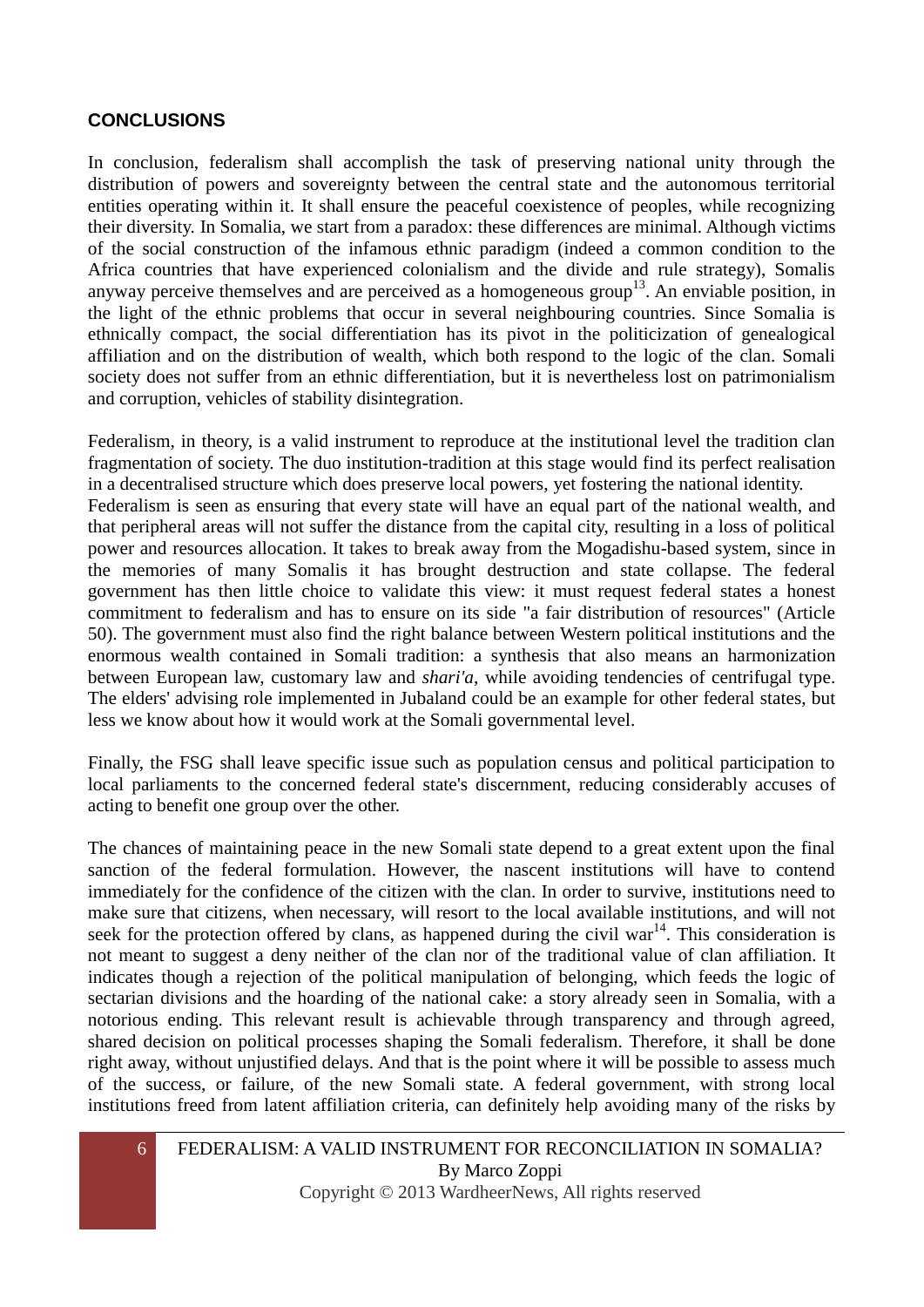providing the clan, and therefore Somali citizens, with the instruments for a fair representation in the state. Unfortunately, at the moment the Somali Federal Government is still behind in the implementation of federalism, leaving the initiative to the federal states which, in doing so, run into a legal paradox, since the constitution has appointed the National Commission only with the task of setting federal boundaries: but the National Commission has yet to be set up, probably in reason of political mediations still in the making and the general slow pace of the conciliation process in a country which has experienced an extremely long period of civil war and social unrest. In the light of present political circumstances, Somali federation appears inevitably weak, while the country oscillates between a functioning decentralisation and a chaotic balkanisation. Nevertheless, there are good prospect of getting better, as long as the time required to determine the boundaries of the federal states and establish the federal institutions is considerably shortened. Namely, as long as the federal government takes the initiative.

Marco Zoppi Email[:marcozoppi@hotmail.it](mailto:marcozoppi@hotmail.it)

-------------------------------

*Marco Zoppi is a freelance political analyst. He holds a BA in International Relations from the University of Bologna (Italy), and a MA in African Studies pursued at the University of Copenhagen (Denmark). His personal interests include Geopolitics, history of Africa and colonialism. His publications have appeared on several Italian magazines as well as international ones, such as Pambazuka. He has recently published a paper on the Journal of African Union Studies.*  \_\_\_\_\_\_\_\_\_\_\_\_\_\_\_\_\_\_\_\_\_\_\_\_\_

#### **ENDNOTES**

- 1 Cf. Lewis, I. M. 1999. *A pastoral democracy*. Munster: Lit Verlag Munster-Hamburg and James Currey Publishers (p. 161)
- 2 Cf. Leonard, D.K. and Samatar, M.S. 2011. What does the Somali experience teach us about the Social Contract and the State? *Development and Change*, vol. 42, issue 2, 559-584
- 3 As part of the Scientific Socialism programme
- 4 See, for example, Interpeace and Puntland Development Research Center (PDRC) publication "The Puntland experience: a bottom-up approach to peace and state building" (2008). It can be accessed online at: http://www.interpeace.org/publications/doc\_download/57-the-puntland-experience-english
- 5 Cf. PDRC's publication: Somali Customary law and traditional economy, cross sectional, pastoral, frankincense and marine norms (2003)
- 6 Ibidem: "Many Somalis believe that the fall of the Somali state and outbreak of civil war had their roots in grazing land disputes (p. 56)"
- 7 Menkhaus, K. 2003. State Collapse in Somalia: Second Thoughts. *Review of African Political Economy*, n. 97, 405-422 (p.409)
- 8 Puntland President Speech at the second Somalia National Constitutional Conference (Garowe II) 15-17 February 2012
- 9 http://www.irinnews.org/fr/report/97860/briefing-somalia-federalism-and-jubaland
- 10 http://www.issafrica.org/iss-today/tensions-over-the-jubaland-process-in-somalia-could-embolden-al-shabaab
- 11 http://somalilandsun.com/index.php/regional/2960-somaliland-swallow-your-ambitions-and-join-the-unionpresident-hasan-
	- 7 FEDERALISM: A VALID INSTRUMENT FOR RECONCILIATION IN SOMALIA? By Marco Zoppi

Copyright © 2013 WardheerNews, All rights reserved